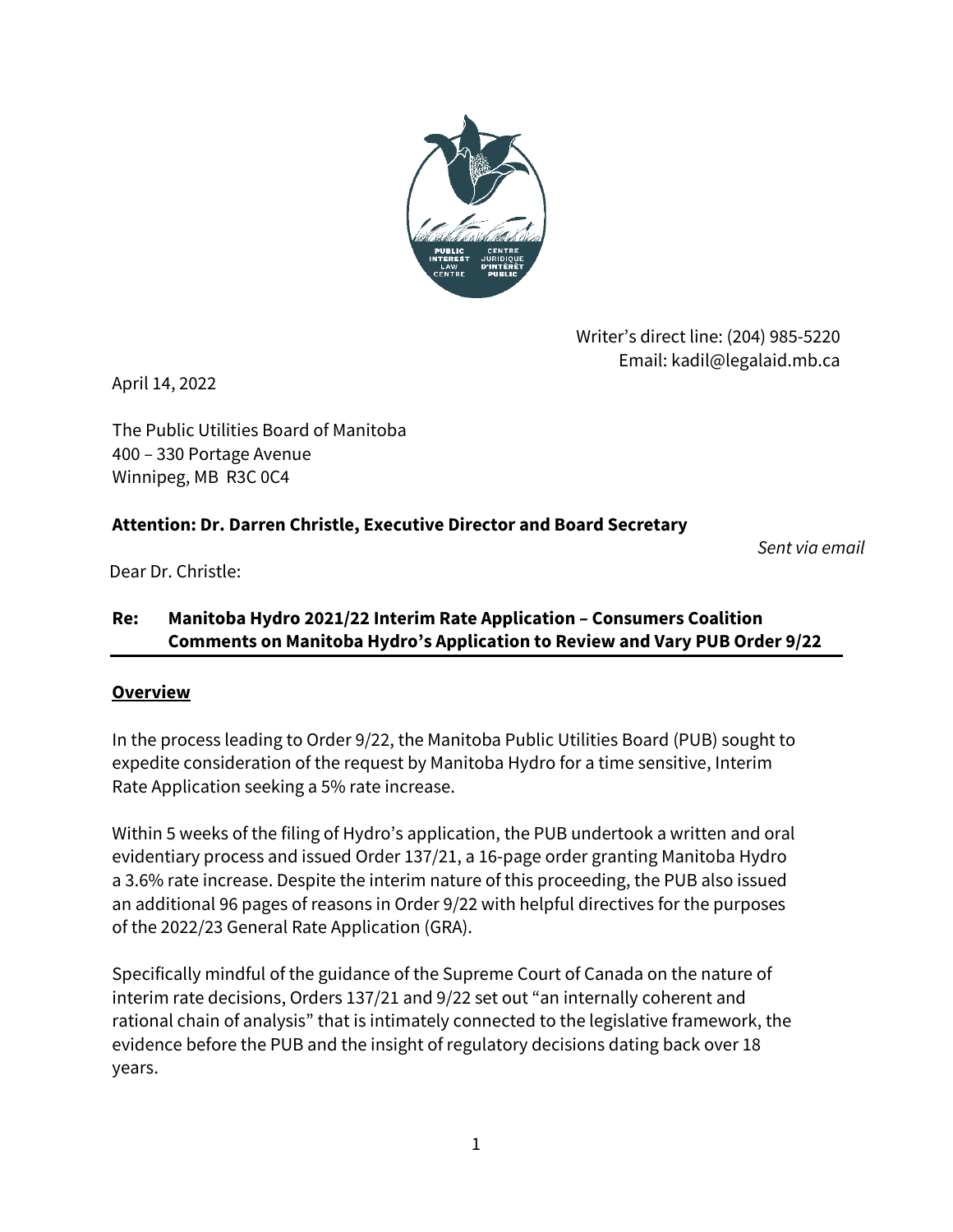On February 25, 2022, Manitoba Hydro filed a review and vary application preternaturally focused on the need to replace the word "its" with the word "a" and apparently indifferent to the realities of an Interim Rate Application and the guidance of the Supreme Court of Canada.

Manitoba Hydro's application to review and vary Order 9/22 fails to demonstrate:

- a) an error of law, jurisdiction or fact that raises substantial doubt as to the correctness of the decision; or,
- b) new facts or a change in circumstances that raise a reasonable possibility that the Board's decision might be materially changed.<sup>1</sup>

The application to review and vary Order 9/22 should be dismissed.

# **Background**

For much of 2021 and despite the existence of a drought, Manitoba Hydro resisted the requests of residential and industrial consumers, as well as First Nation political organizations for a status update hearing to determine whether its current rates were just and reasonable.

On September 29, 2021, Manitoba Hydro changed course. It advised the PUB of its intention to file an Interim Rate Application for the 2021/22 year to assist in addressing the financial impacts of the ongoing drought.

On November 15, 2021, Hydro filed its Interim Rate Application and sought a 5% rate increase. The information supplied by Manitoba Hydro in support of the Interim Rate Application was modest as compared to the type of an information typically filed in support of a GRA. 2 It lacked the long-term financial information historically relied upon by Manitoba Hydro in a rate application and by the PUB in recommending and approving rates.

Given the interim nature of the application and Manitoba Hydro's request for an order effective January 1, 2022, the PUB undertook an expedited hearing process involving significantly less written discovery, a much shorter oral hearing process and no opportunity for intervenors to file their own independent evidence.

 $1$  See also PUB Order 90/18, p 6-7 where the Board discusses its authority regarding review and vary applications.

<sup>&</sup>lt;sup>2</sup> Hydro's Application and Minimum Filing Requirements constituted approximately 700 pages.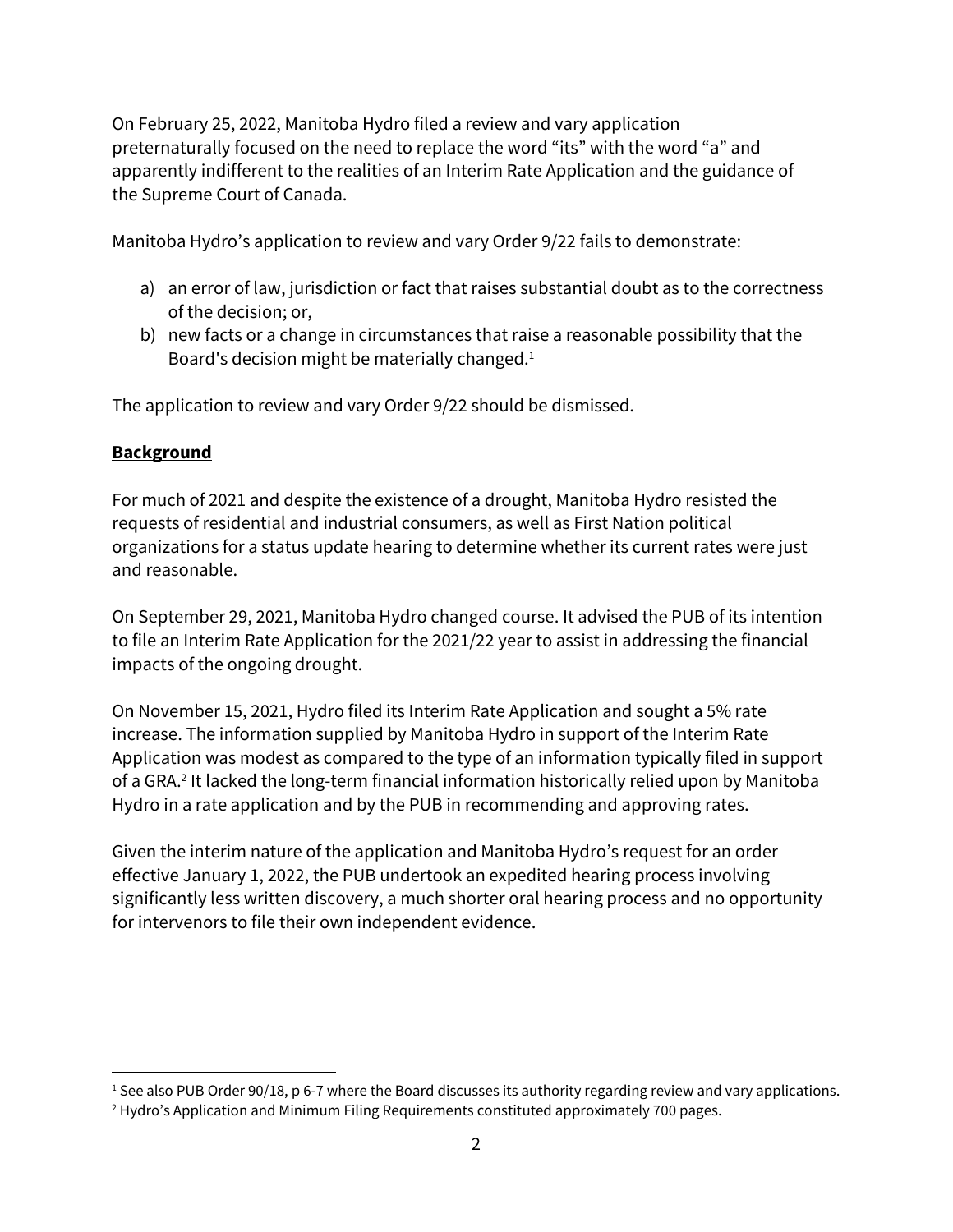#### *PUB Order 137/21*

Within 5 weeks of Manitoba Hydro filing its Interim Application, the PUB issued Order 137/21, a 16-page decision which granted the crown monopoly a 3.6% rate increase. It indicated that further reasons would follow.

In its decision, the PUB recognized "the time constraints under which this expedited interim process was conducted" <sup>3</sup> and highlighted the critical distinction between interim and final rate decisions. Citing Supreme Court authority, the PUB observed that "interim rates are set without the benefit of a full evidentiary record, involve an abbreviated process, and are adjudicated against a less onerous legal standard than are final rates." 4

The PUB also noted that a limitation in the Interim Rate Application "acknowledged by Manitoba Hydro and all Interveners, was that there currently is no long-term financial forecast being used in the management of Manitoba Hydro." It found "without such a current planning document, the Board and all Parties are at a disadvantage when considering the important concepts of rate smoothing and reasonable rate trajectories when balancing the interests of ratepayers with the financial health of Manitoba Hydro." 5

The 3.6% rate increase granted was intended to recognize both "the financial consequences of the drought and the Board's objective to avoid rate shock by smoothing the rate increases required to address the costs of major capital projects entering service."<sup>6</sup>

### *PUB Order 9/22*

One month after Order 137/21, the PUB issued Order 9/22.

Notwithstanding the abbreviated nature of the interim proceeding requested by Manitoba Hydro, the PUB provided an additional 96 pages of reasons. Central to its decision to grant a 3.6% rate increase, rather than the 5% sought by Manitoba Hydro, were:

• its findings that Retained Earnings and efficiency savings related to Operating and Administrative expenses as well as Business Operations Capital could be used to mitigate the adverse financial impacts of the drought; 7

<sup>3</sup> PUB Order 137/21, p 11.

<sup>4</sup> PUB Order 137/21, p 11 referencing *Bell Canada v Canada (Canadian Radio-Television and Telecommunications Commission)*, [1989] 1 SCR 1722 at 1754.

<sup>5</sup> PUB Order 137/21, p 12.

<sup>6</sup> PUB Order 137/21, p 12.

<sup>7</sup> PUB Order 9/22, p 47-48.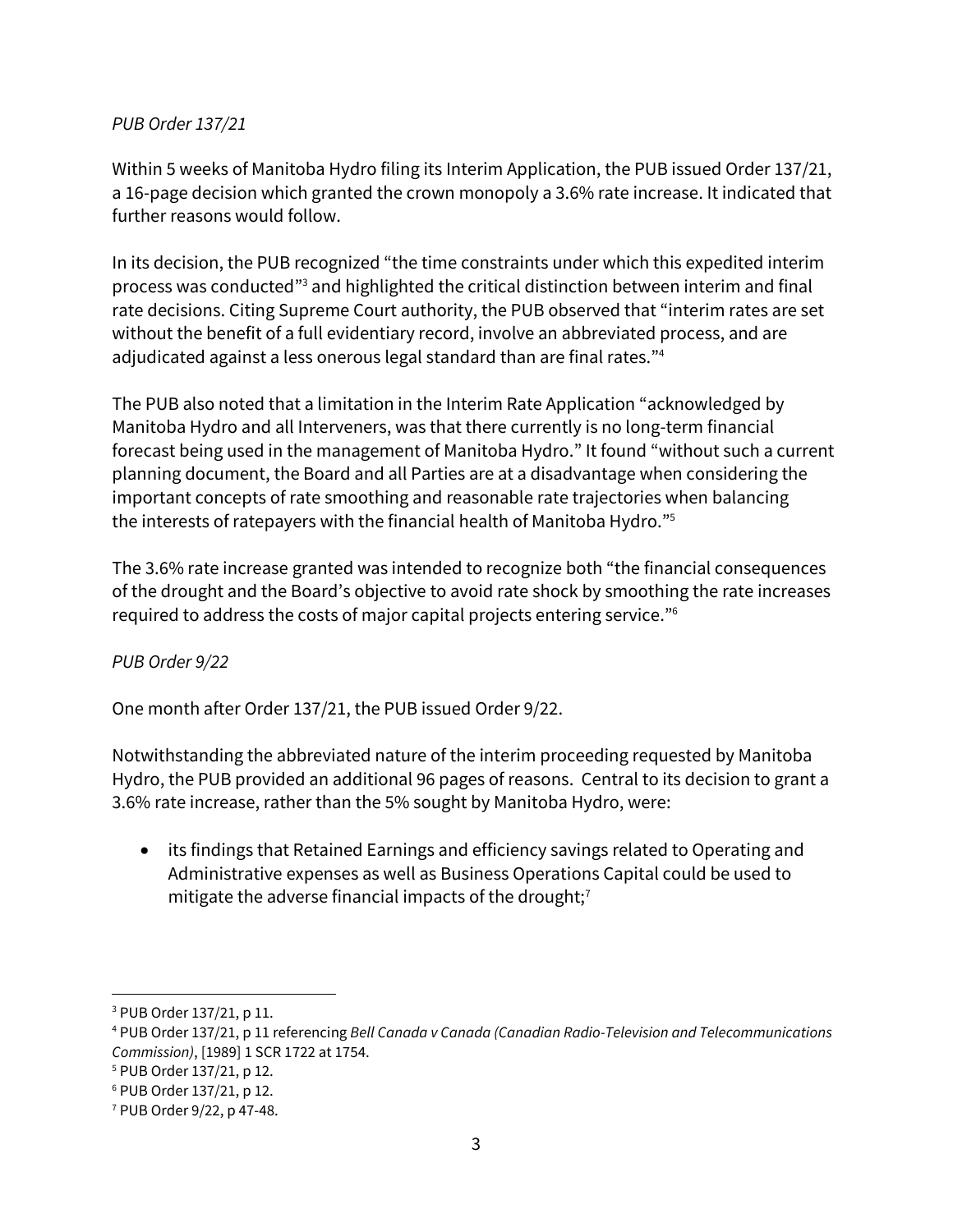- its determination that "because Manitoba Hydro's Interim Application is filed threequarters of the way through the fiscal year," there was "no reasonable opportunity through regulatory action to avoid the reduction in Retained Earnings for 2021/22."<sup>8</sup>
- its conclusion that Hydro's forecast of a "a return to positive Net Income in 2022/23" would allow for a partial replenishment of Retained Earnings." 9

The PUB approach in Order 9/22 is consistent with prior PUB decisions dating back over 18 years holding that adverse circumstances such as a drought should be met with a combination of responses including rate increases, the drawing down of retained earnings and the exploration of opportunities for operational efficiencies. It is consistent with the PUB concern in recent decisions regarding Manitoba Hydro's challenges in prudently and reasonably managing Operating and Administrative expenses as well as Business Operations Capital.

The order also tracks the general range of recent rate increases undertaken in the same context of responding to the cost pressures of major capital projects entering service while trying to mitigate rate shock. 10

Recognizing the interim nature of the decision as well as Manitoba Hydro's challenges in filing timely general rate applications, the PUB found that the interim rates would only "remain in effect only until November 30, 2022" unless a General Rate Application was filed "by November 15, 2022, to confirm the 2021/22 interim rate increases, to seek rates for 2022/23, and for 2023/24 should it so decide."<sup>11</sup>

In the specific context of the information required to assess a potential Manitoba Hydro rate application for the 2022/23 year, the PUB also issued directives that:

4. Manitoba Hydro include in its 2022/23 General Rate Application its long-term financial forecast of at least 20 years together with its underlying assumptions.

6. At the 2022/23 General Rate Application, Manitoba Hydro demonstrate the savings in Business Operations Capital that are found by showing the updated Business Operations Capital spending compared to the spending proposed at this interim proceeding.

7. At the 2022/23 General Rate Application, Manitoba Hydro demonstrate the savings

<sup>11</sup> PUB Order 9/22, p 93.

<sup>8</sup> PUB Order 9/22, p 48.

<sup>9</sup> PUB Order 9/22, p 48.

<sup>&</sup>lt;sup>10</sup> See for example: two interim rate increases of 3.36% effective August 1, 2016 and August 1, 2017 and a rate increase of 3.6% effective June 1, 2018 approved in Order 59/18, p 17; a rate increase of 2.5% effective June 1, 2019 approved in Order 69/19.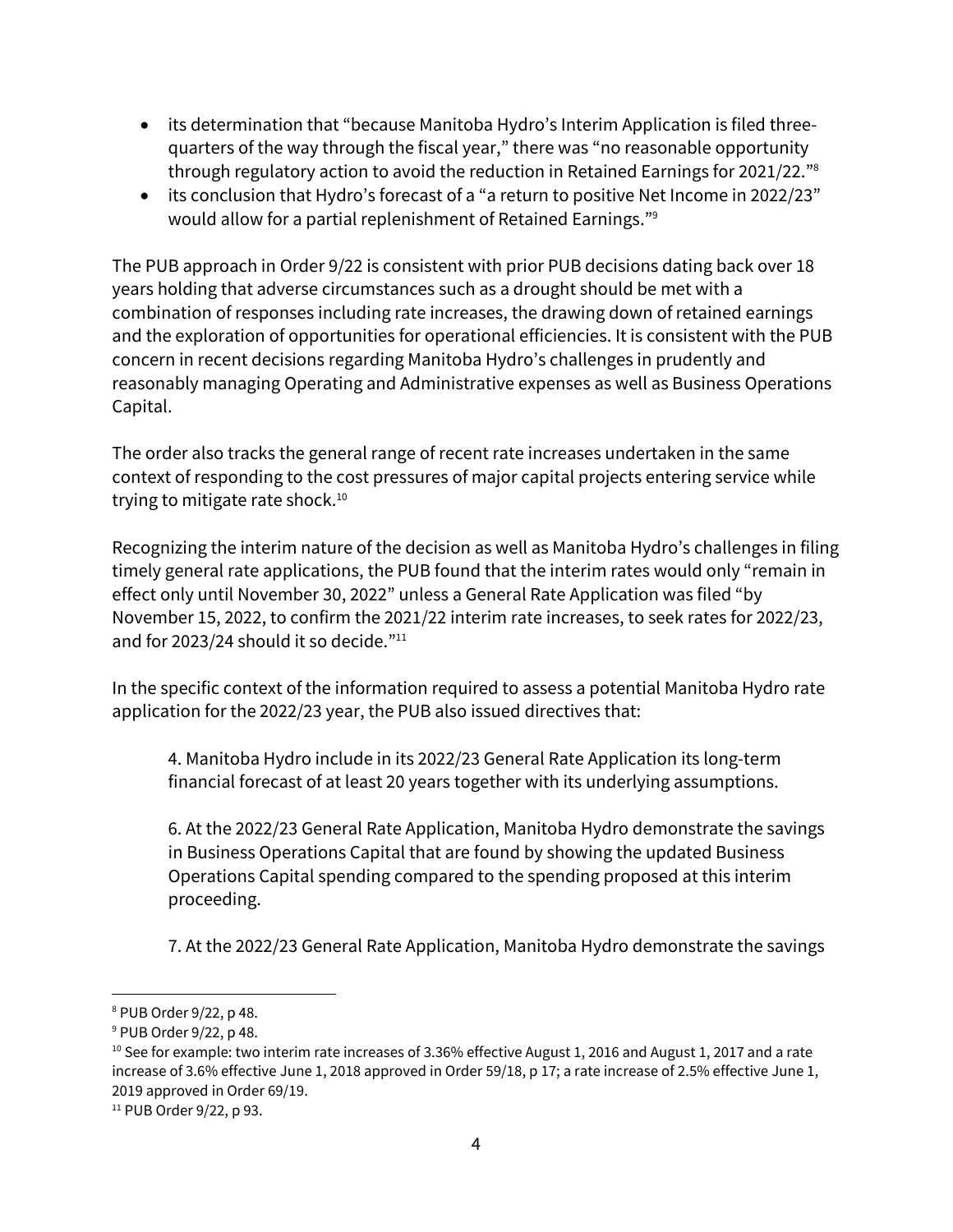in O&A expenses that are found by showing the updated O&A expenses compared to the O&A expenses proposed in this interim proceeding.

# *The Review and Vary Application*

On February 25, 2022, Manitoba Hydro filed an application to review and vary Order 9-22. It was comprised of 5 distinct arguments:

- Part 3 of Hydro's submissions challenges the adequacy of the PUB reasons, notwithstanding the 112 pages of reasons provided by the PUB in support of an interim rate decision yet to be finalized. It does not incorporate or address the relevant Supreme Court of Canada jurisprudence relating to interim rate applications or the justification, transparency and intelligibility of reasons;
- Part 4 of Hydro's application devotes almost 4 pages of analysis to replacing the word "its" in Directive 4 with the word "a". It concedes the "PUB may direct the utility to prepare documents to assist in discharging its rate-setting mandate" including longterm financial forecasts;
- Part 5 of Hydro's application acknowledges "the PUB may consider capital expenditures in setting just and reasonable rates in future proceedings". Curiously, it then goes on to challenge a request by the PUB made in the specific context of the 2022-23 rate application that Hydro demonstrate prudence and efficiency in capital management (Directive 6);
- Part 6 of Hydro's application similarly acknowledges that the "PUB may consider O&A expenses in setting just and reasonable rates in future proceedings". It then challenges a request by the PUB made in the specific context of the 2022-23 rate application that Hydro demonstrate prudence and efficiency in Operating and Administrative expenditures (Directive 7).
- Part 7 of Hydro's application asks the PUB to withdraw a finding that additional expert evidence is required to mitigate drought risk. In the alternative, it asks the PUB for clarification on whether the finding was intended to be a directive, and if so, the specifics of the directive.

# **The legal test for a review and vary application**

Under s. 44(3) of the *Public Utilities Board Act*, the PUB may review, rescind or vary its orders.<sup>12</sup>

Rule 36 (4) of the PUB Rules of Practice and Procedure indicate that:

The Board shall determine, with or without a hearing, in respect of an application for review, the preliminary question of whether the matter should be reviewed

<sup>12</sup> *Public Utilities Board Act,* CCSM c P280, s 44(3).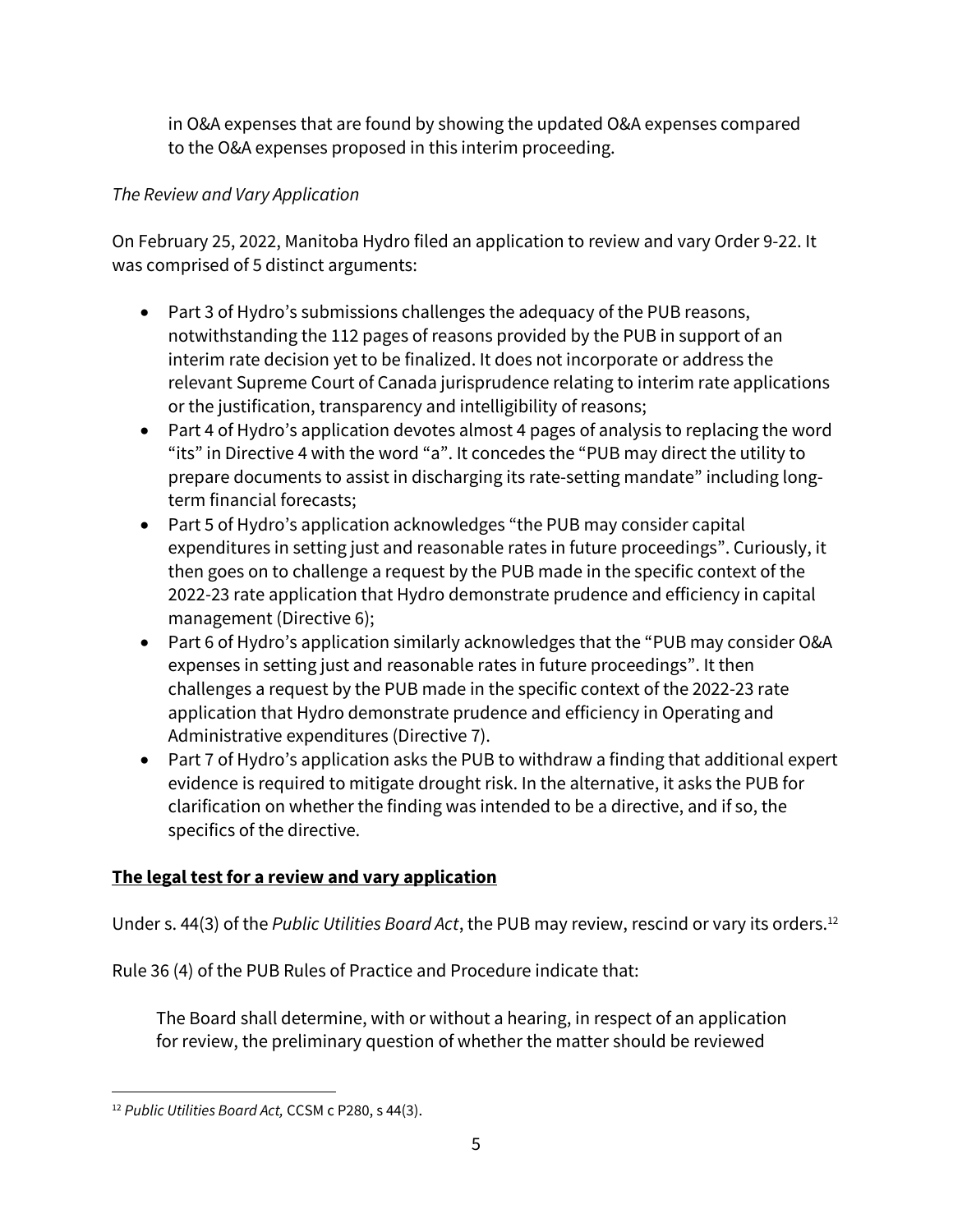and whether there is reason to believe the order or decision should be rescinded, changed, altered or varied.

Rule 36 (5) a) of the Rules of Practice and Procedure authorizes the Board to, after its determination of the preliminary question above:

a) dismiss the application for review if,

i) in the case where the applicant has alleged an error of law or jurisdiction or an error in fact, the Board is of the opinion that the applicant has not raised a substantial doubt as to the correctness of the Board's order or decision; or

ii) in the case where the applicant has alleged new facts not available at the time of the Board's Hearing that resulted in the order or decision sought to be reviewed or a change of circumstances, the Board is of the opinion that the applicant has not raised a reasonable possibility that the new facts or the change in circumstances as the case may be, could lead the Board to materially vary or rescind the Board's order or decision; or

- b) grant the application; or
- c) order a hearing or proceeding be held.

In essence and recognizing the onus lies with the Applicant, the issue is not whether reasonable persons might come to a different conclusion based on the same evidence but whether:

- a) there is an error of law, jurisdiction or fact raising substantial doubt as to the correctness of the decision; or,
- b) new facts or a change in circumstances have arisen or been learned raising a reasonable possibility that the Board's decision might be materially changed.<sup>13</sup>

# **Rationale supporting the 3.6% interim rate increase (Part 3 of Hydro's application)**

While the Consumers Coalition recommended a rate increase lower than 3.6% in the interim rate application process, Manitoba Hydro has not established an error of law, jurisdiction or fact and has not raised new facts or a change in circumstance which casts doubt on the correctness of Order 9/22 in justifying the 3.6% interim rate increase ordered by the Board. Manitoba Hydro's application to review and vary on this point should be dismissed.

<sup>&</sup>lt;sup>13</sup> See also PUB Order 90/18, p 6-7 where the Board discusses its authority regarding review and vary applications.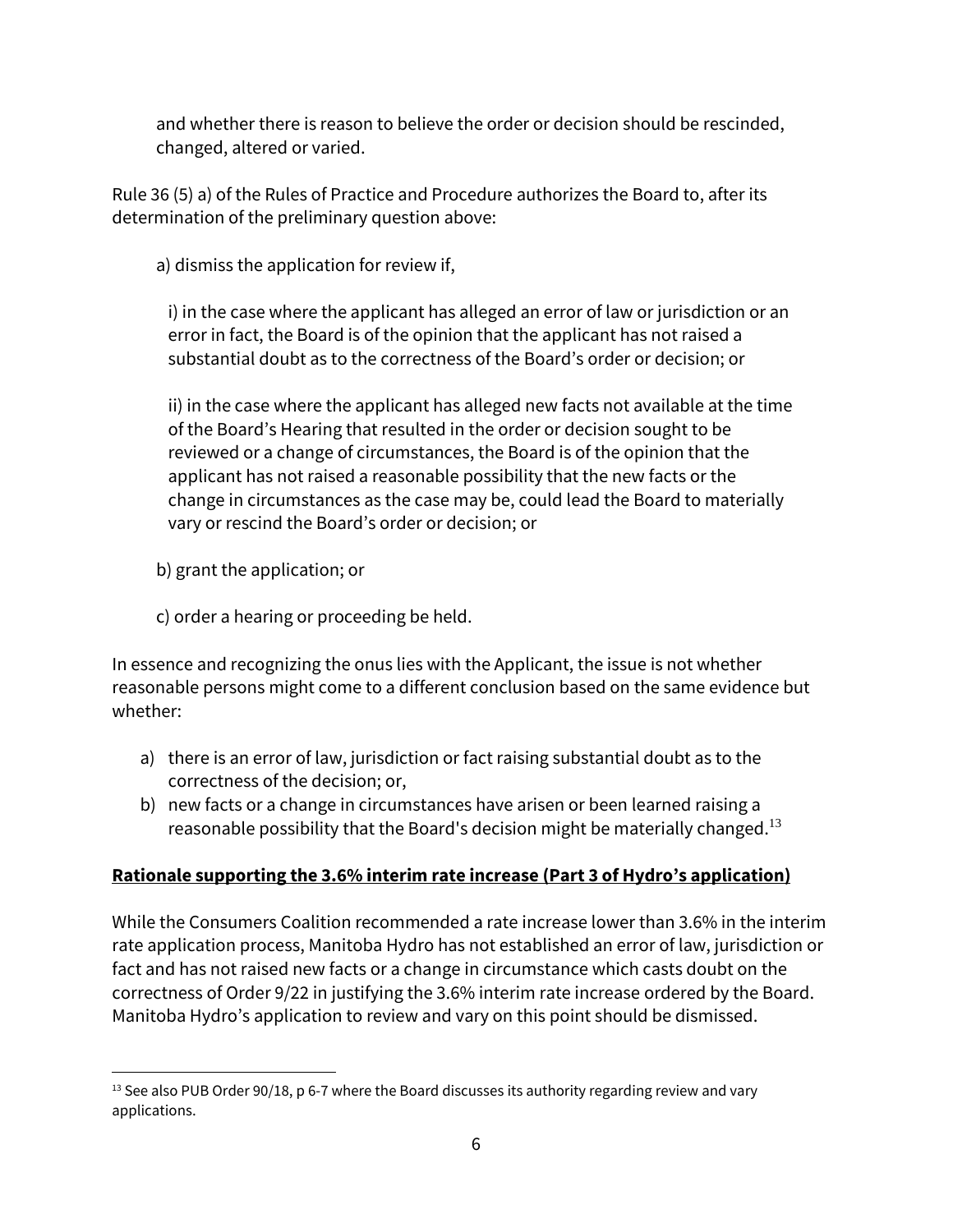Orders 137/21 and 9/22 reflect the nature of the evidentiary record in the context of an application for an interim rate increase. Despite a limited, high-level evidentiary record and the absence of a long-term financial outlook, the PUB provided extensive justification for the 3.6% rate increase in its initial 16-page interim rate decision and its subsequent 96-page reasons.

### *Reasons for a decision must reflect the history and context of the proceeding*

It is entirely appropriate for the necessary detail in an interim decision to correspond to the detail available in the evidentiary record, which is reduced substantially compared to full or final rate review processes. The PUB recognized this reality in Order 137/21, which initially approved the 3.6% rate increase, with reference to a Supreme Court of Canada decision relating specifically to interim applications:

As previously found by the Board, interim rates are set without the benefit of a full evidentiary record, involve an abbreviated process, and are adjudicated against a less onerous legal standard than are final rates. This finding by the Board is consistent with Manitoba Hydro's acknowledgement of the Supreme Court of Canada's fundamental principle that interim applications are "made in an expeditious manner on the basis of evidence which would often be insufficient for the purposes of the final decision."<sup>14</sup>

A review of reasons given by an administrative decision-maker "properly considers both the outcome of the decision and the reasoning process that led to that outcome." <sup>15</sup> The Supreme Court has made it clear that reasons provided by administrative decision-makers must demonstrate "an internally coherent and rational chain of analysis" "that is justified in relation to the facts and law that constrain the decision maker."<sup>16</sup>

However, these requirements are qualified by the well-established principle that administrative decision makers, are not required to address and respond to each and every argument and piece of evidence before them in their reasons.<sup>17</sup>

To this end, the Supreme Court has previously confirmed that:

[91] A reviewing court must bear in mind that the written reasons given by an administrative body must not be assessed against a standard of perfection. **That the reasons given for a decision do "not include all the arguments, statutory**

<sup>14</sup> PUB Order 137/21, p 11, referencing *Bell Canada v Canada (Canadian Radio-Television and Telecommunications Commission)*, [1989] 1 SCR 1722 at 1754.

<sup>15</sup> *Canada (Minister of Citizenship and Immigration) v Vavilov*, 2019 SCC 65 at para 86.

<sup>16</sup> *Ibid* at para 85.

<sup>17</sup> *Construction Labour Relations v Driver Iron Inc*, 2012 SCC 65, [2012] 3 SCR 405 at para 3.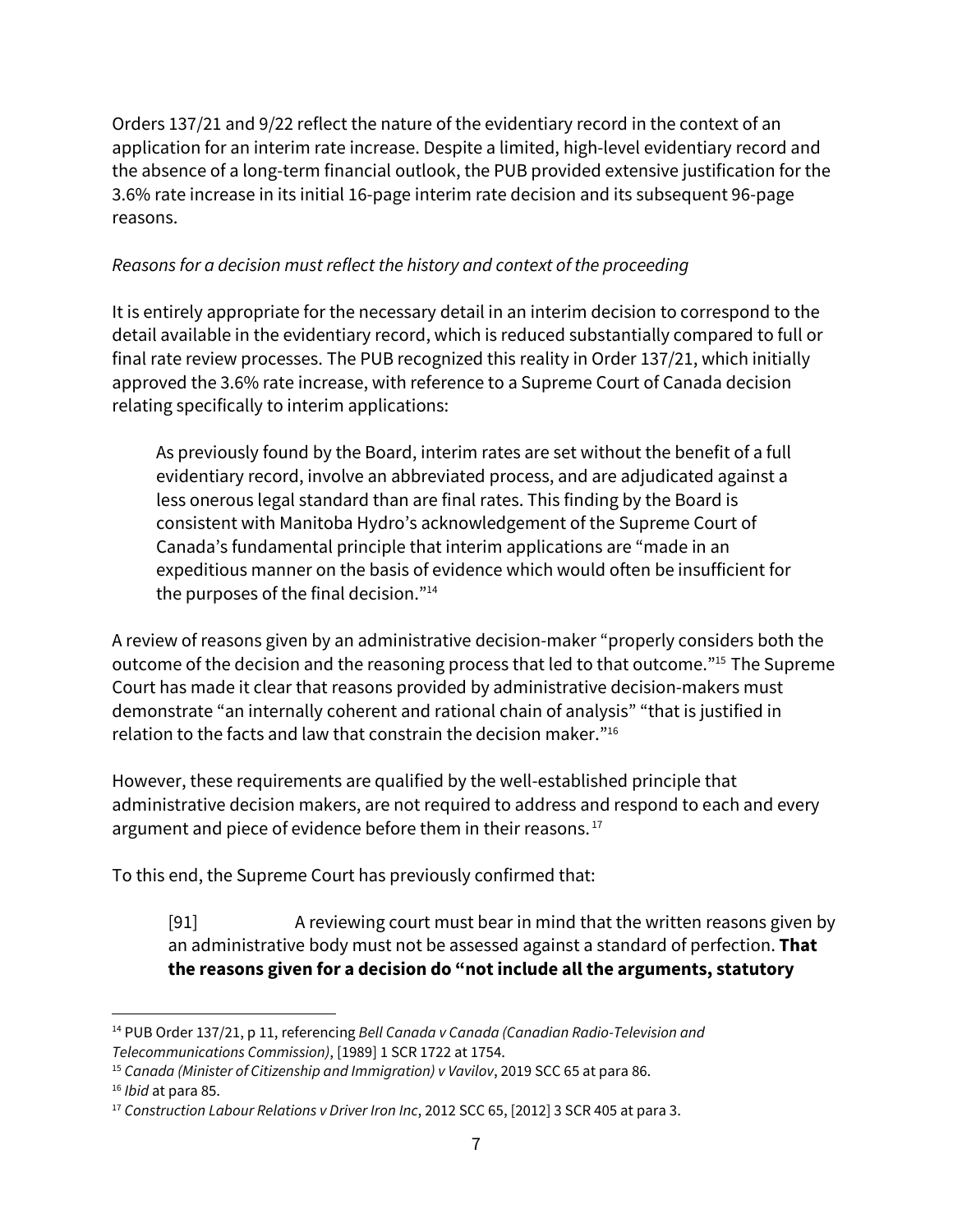### **provisions, jurisprudence or other details the reviewing judge would have preferred" is not on its own a basis to set the decision aside:** *Newfoundland Nurses***, at para. 16.**<sup>18</sup>

The Court then also explained that "the review of an administrative decision can be divorced neither from the institutional context in which the decision was made nor from the history of the proceedings." <sup>19</sup> This means that should an administrative board's decision be subject to review, its reasons are to be read in a manner that recognizes its particular specialized expertise<sup>20</sup> and are to be complemented by the entirety of the record before it and the procedural history of the matter at issue:

[94] **The reviewing court must also read the decision maker's reasons in light of the history and context of the proceedings in which they were rendered.** For example, the reviewing court might consider the evidence before the decision maker, the submissions of the parties, publicly available policies or guidelines that informed the decision maker's work, and past decisions of the relevant administrative body. This may explain an aspect of the decision maker's reasoning process that is not apparent from the reasons themselves, or may reveal that an apparent shortcoming in the reasons is not, in fact, a failure of justification, intelligibility or transparency. Opposing parties may have made concessions that had obviated the need for the decision maker to adjudicate on a particular issue; the decision maker may have followed a well-established line of administrative case law that no party had challenged during the proceedings; or an individual decision maker may have adopted an interpretation set out in a public interpretive policy of the administrative body of which he or she is a member. (emphasis added) $^{21}$ 

In short, in order for Manitoba Hydro's application to succeed, it must demonstrate that the 96 pages of reasons provided in PUB Order 9/22, combined with the 16 page decision in Order 137/21, fail to demonstrate that the Board's reasoning process adequately justifies the 3.6% rate increase, which would constitute an error of law. For the reasons set out in the following section, there is no demonstrable error of law because Orders 9/22 and 137/21 meet and exceed the requirement that the reasoning applied by the decision-maker justify its decision.

<sup>18</sup> *Canada (Minister of Citizenship and Immigration) v. Vavilov*, 2019 SCC 65 at para 91, citing *Newfoundland and Labrador Nurses' Union v. Newfoundland and Labrador (Treasury Board)*, 2011 SCC 62 at para 16 (emphasis added). See also the Concurring Minority reasons of Abella and Karakatsanis JJ at para 301.

<sup>19</sup> *Canada (Minister of Citizenship and Immigration) v. Vavilov*, 2019 SCC 65 at para 91.

<sup>20</sup> *Ibid* at para 92.

<sup>21</sup> *Ibid* at para 86. See also the Concurring Minority reasons of Abella and Karakatsanis JJ at para 301.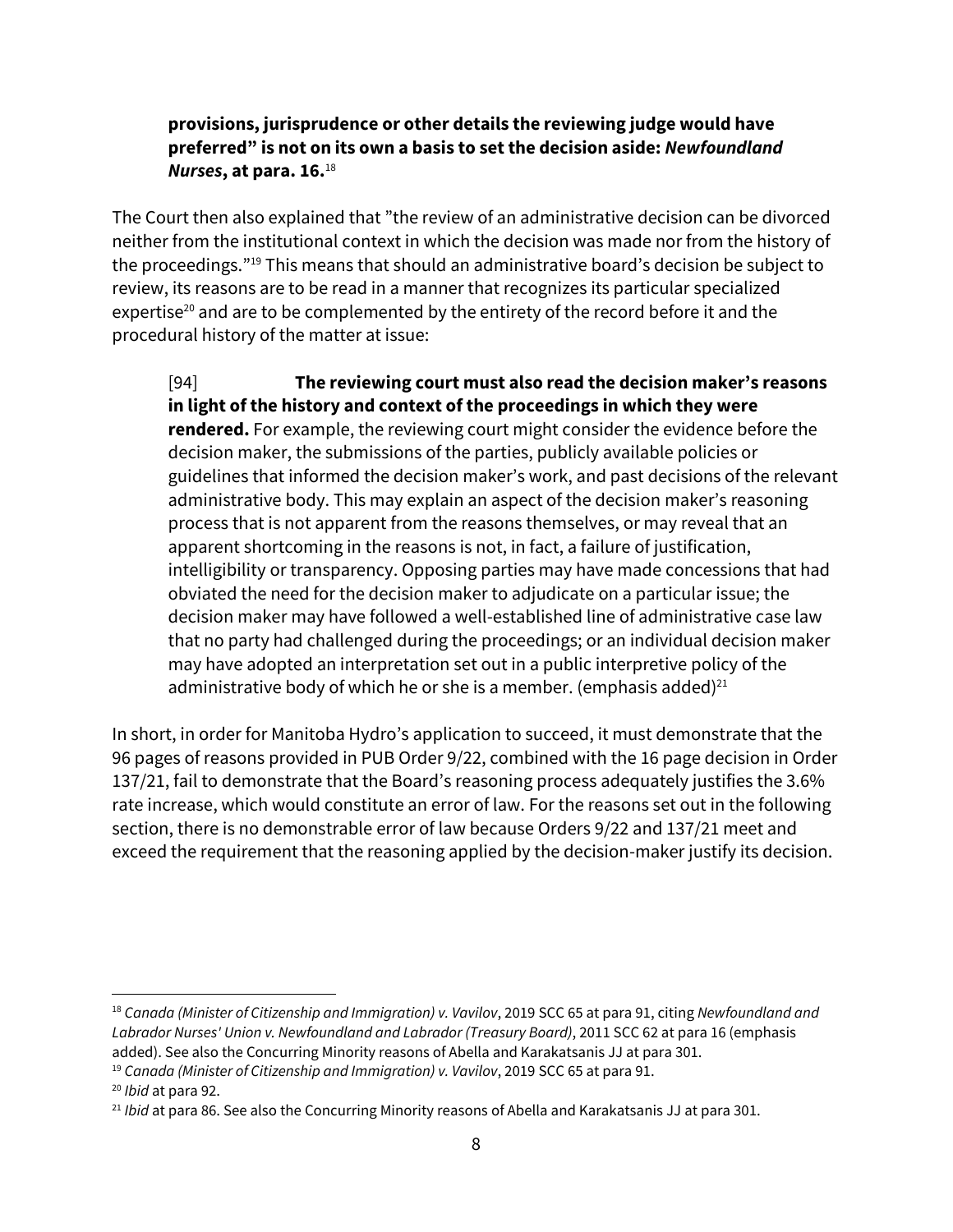### *The PUB's reasons are grounded in history, the evidentiary record and the context of an interim rate proceeding*

In accordance with administrative law principles, the PUB set just and reasonable rates that reflect the context of the limited evidentiary record for an interim rate application, the history of past proceedings and the absence of any indication of a long-term trajectory.

Orders 137/21 and 9/22 set out "an internally coherent and rational chain of analysis" that explains why the Board did not approve the 5% requested and instead approved a 3.6% interim rate increase. In particular, the Orders consider:

- the importance of "balancing the interests of ratepayers with the financial health of Manitoba Hydro"; 22
- concepts of "rate smoothing and reasonable rate trajectories";<sup>23</sup>
- the need to recognize "the financial consequences of the drought and the Board's objective to avoid rate shock by smoothing the rate increases required to address the costs of major capital projects entering service"; 24
- opportunities to use Retained Earnings and efficiency savings related to Operating and Administrative expenses as well as Business Operations Capital rather than higher rate increases to mitigate the adverse financial impacts of the drought; $^{25}$
- the reality that there was "no reasonable opportunity through regulatory action to avoid the reduction in Retained Earnings for 2021/22;" <sup>26</sup> and
- the fact that a forecast "return to positive Net Income in 2022/23" would allow for a partial replenishment of Retained Earnings." 27

In essence, the PUB followed a similar approach in Orders 137/21 and 9/22 as it did in Order 69/19. <sup>28</sup> Given the lack of meaningful impact that any rate increase would have on the 2021/22 fiscal year and a projected positive net income in the next 2022/23 fiscal year, the PUB approved a rate increase to aid in rate stability until a full GRA where a long-term financial forecast can be used to determine a new rate trajectory for rate-smoothing purposes.

<sup>22</sup> PUB Order 137/21, p 12.

<sup>23</sup> PUB Order 137/21, p 12.

<sup>24</sup> PUB Order 137/21, p 12.

<sup>25</sup> PUB Order 9/22, p 47-48.

<sup>26</sup> PUB Order 9/22, p 48.

<sup>27</sup> PUB Order 9/22, p 48.

<sup>&</sup>lt;sup>28</sup> See PUB Order 69/19, p 14-19 for the justification on the rate approved in that process in the absence of a longterm financial forecast. See specifically p 14 where the PUB found that: "The Board further finds that Manitoba Hydro has not established that it requires any additional revenues from a rate increase in 2019/20 to flow into the Utility's general revenues." And see also p 17: "The rate increase approved by the Board is based on the need to enhance rate stability and predictability due to the upcoming in-service dates for major new capital projects."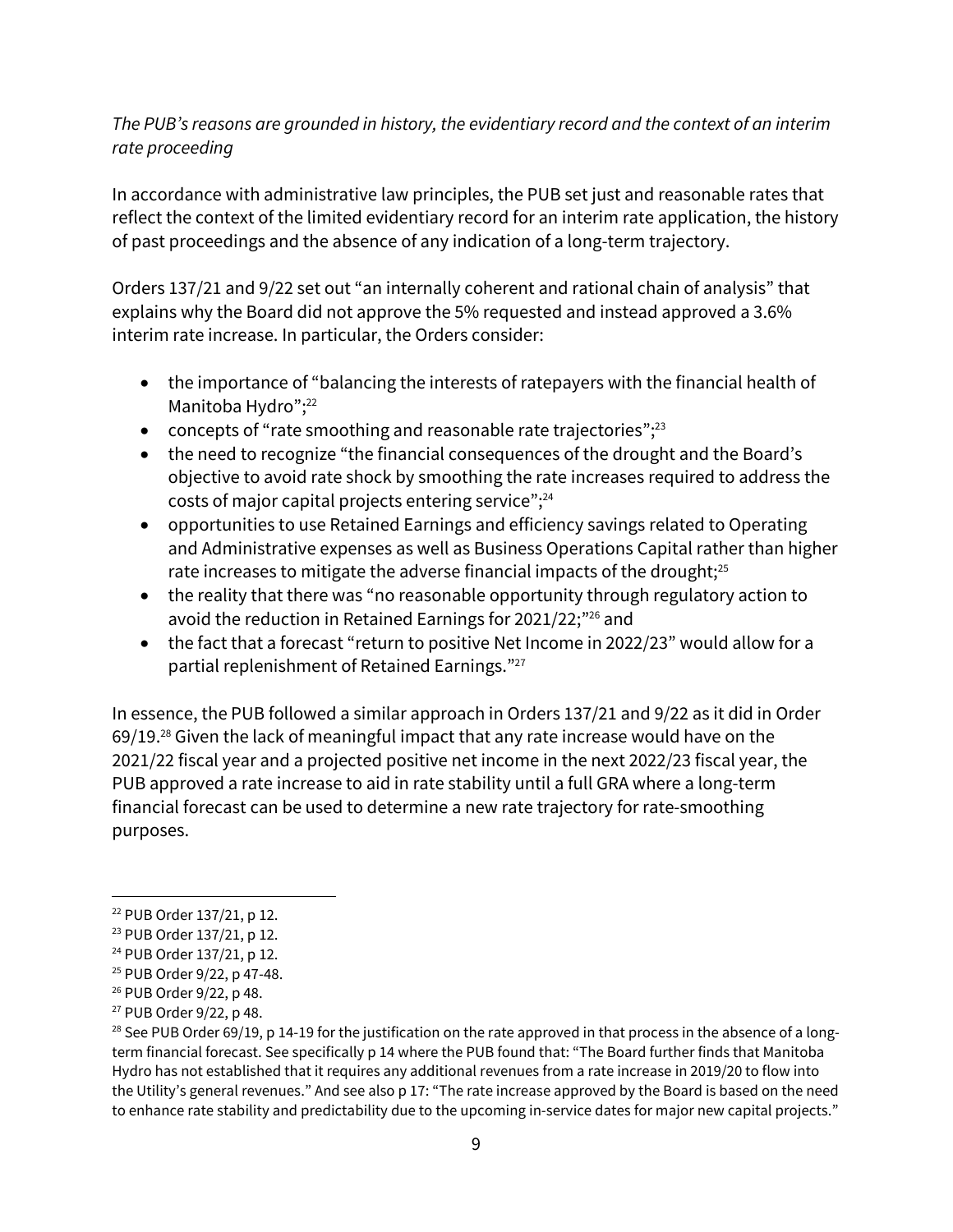The PUB approach is consistent with prior PUB decisions dating back over 18 years that adverse circumstances such as a drought should be met with a combination of responses including rate increases, reliance on retained earnings as well as opportunities for operational efficiencies. It is consistent with the PUB concern in recent decisions with Manitoba Hydro's challenges in prudently and reasonably managing Operating and Administrative expenses as well as Business Operations Capital.

The Orders were acutely alive to the reality that the interim rate increase is not a final decision and will be confirmed or varied in the next GRA where all parties will have an opportunity to fully test the evidence. <sup>29</sup>

Hydro has not met the threshold for a review and vary application. It is not raising new facts that would lead to the decision being materially varied and there is no error of law that raises doubt as to the correctness of the decision.

In particular, there is no error of law because the PUB made the necessary findings in the context of an interim rate application to support its decision. In other words, and as required by administrative law principles, the PUB's reasoning justifies its decision.

Ultimately, Manitoba Hydro cannot "have its cake and eat it too". The corporation cannot both file evidence limited to supporting an emergency interim rate application and expect the PUB to provide more extensive reasons than was possible based upon the limited evidentiary record.

The Consumers Coalition recommends that the PUB dismiss Manitoba Hydro's application to review and vary Order 9/22 as it relates to the rationale for the 3.6% interim rate increase.

### **Directive 4 – Long Term Financial Forecast (Part 4 of Hydro's application)**

Regulatory common sense, a review of prior PUB decisions and language specifically indicating that Directive 4 is for the purposes of the 2022/23 General Rate Application, makes it clear that the directive is aimed only at the rate setting review process.

Manitoba Hydro has not established an error of law, jurisdiction or fact and has not raised new facts or a change in circumstances. Its application to review and vary on this point should be dismissed. However, should the PUB choose on its own initiative to provide clarification, the Consumers Coalition offers recommendations to ensure the forecast components to be filed by the corporation will be of value to the Board.

<sup>&</sup>lt;sup>29</sup>PUB Order 9/22, p 13 where the PUB states that the 2021/22 interim rate increase will be confirmed in the next General Rate Application filed by Manitoba Hydro.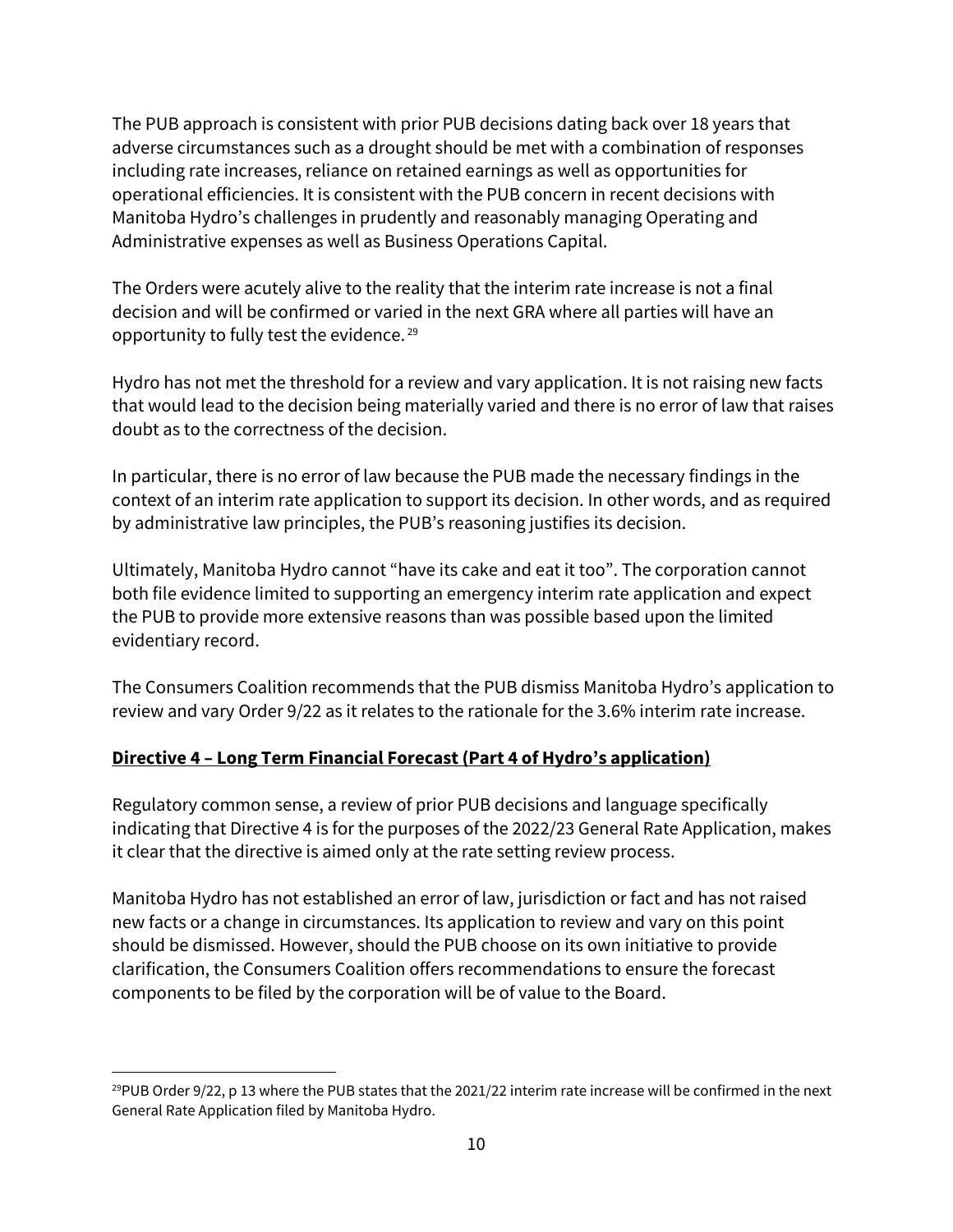### *Long-term financial forecasts are essential to the PUB's rate-setting function*

It is open to Manitoba Hydro to decide, in the management of its business, that it does not want to prepare long-term forecasts for its own planning purposes. However, the PUB has signaled both in this decision and in prior decisions that it requires long-term forecasts in order to exercise its responsibility to set just and reasonable rates.

Manitoba Hydro's Integrated Financial Forecast (IFF) has traditionally been one of the primary tools used by the PUB in exercising its rate setting function.<sup>30</sup>

In a recent proceeding where an IFF was not available, the PUB explicitly found that the "the limitations in this proceeding that arose from the Utility not filing an IFF demonstrate the importance of such long-term financial forecast being available as a tool in rate setting."<sup>31</sup> The Board further found that "it is not reasonable to consider another GRA absent a full IFF or other long-term financial forecast" and directed Hydro "file with its next GRA filing an IFF or other long-term financial forecast in a form consistent with an IFF." 32

Long-term forecasts are necessarily just that – forecasts. They are expected to change as circumstances change. However, the PUB cannot set final rates in a void without any indication of what the longer term might bring. Doing so would be irresponsible rate setting and not in line with established practice and prior Board findings.

### *Possible clarification to the long-term financial forecast directive*

While Manitoba Hydro has not alleged any errors of fact or law in the PUB's directive relating to the long-term forecasts, the Board could, on its own initiative under Rule 36(1), decide to modify Directive 4 to specify that the long-term forecast does not have to be "its" IFF, in the sense that it does not have to be an IFF approved by the Manitoba Hydro-Electric Board and that Hydro uses internally.

On its own initiative, the PUB could clarify that Manitoba Hydro must provide a "long-term financial forecast in a form consistent with an IFF", which would align the language in Order 9/22 with the language used in Order 69/19.<sup>33</sup>

To ensure the long-term forecast filed can be relied on by the PUB for rate setting purposes, the Consumers Coalition would recommend clarifying the type of information the PUB will require. The PUB could include a preliminary indication of elements to be incorporated in a long-term financial forecast, such as:

<sup>&</sup>lt;sup>30</sup> See for example PUB Order 69/19, p 19.

<sup>31</sup> PUB Order 69/19, p 19.

<sup>32</sup> PUB Order 69/19, p 19.

<sup>33</sup> PUB Order 69/19, p 19.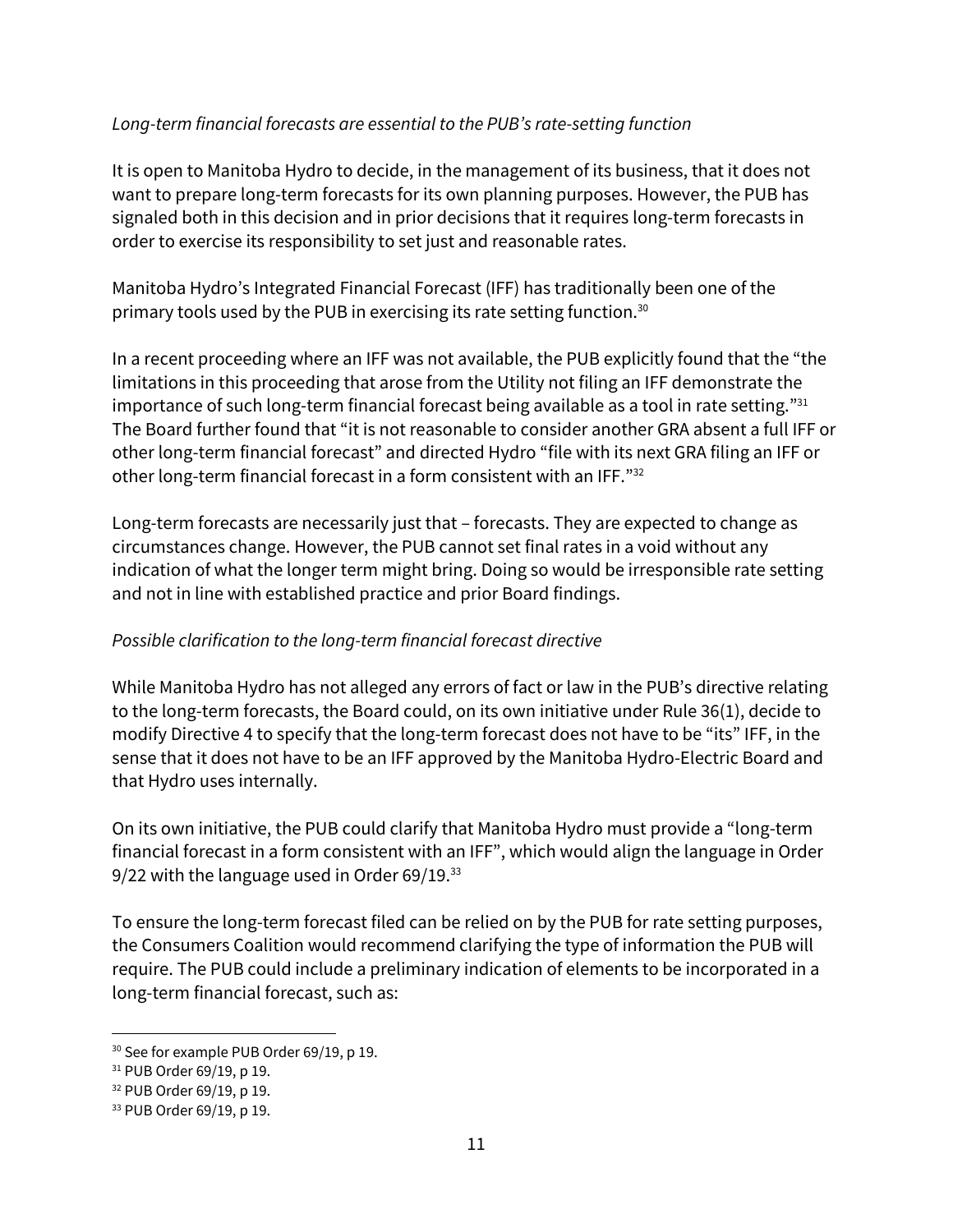- The IFF scenario must be rigorous and complete in terms of all the various component forecasts that are compiled to form an "integrated" IFF (see for example the list on page 7 of IFF 16 from the 2017/18 & 2018/19 GRA – Appendix 3.1). On a preliminary basis, the Consumers Coalition would recommend that Debt Management Strategy should also be added to that list, especially in the context of Manitoba Hydro's current ongoing capital projects.
- It may be beneficial for the PUB to specify the IFF scenario must be the management's best estimate based on information it has and reasonable assumptions.
- These assumptions should be put together into an IFF format and should not be limited to a run of the financial statement schedules.
- The component forecasts should be timely and not outdated scenarios used for prior purposes.
- Finally, normally an official IFF would contain indicative rate increases based on the attainment of established financial metrics and associated targets. Given that these items appear to still be in state of flux and not approved by the PUB and may not be approved by the Manitoba Hydro Electric Board for an IFF scenario, there should be willingness on the part of the corporation to run additional scenarios during the next GRA. This would allow the PUB and Intervenors to be able to recommend a reasonable rate trajectory to the PUB.

The Consumers Coalition also would recommend that further details regarding what should be included in the long-term financial forecast to be filed by Manitoba Hydro in its next GRA should be confirmed in approved Minimum Filing Requirements, following an opportunity for Manitoba Hydro and Intervenor to provide comments.

# **Directive 6 – Business Operations Capital Reductions (Part 5 of Hydro's Application)**

Hydro's submissions on Business Operations Capital echo the same tired submissions rejected by the Manitoba Court of Appeal at the leave to appeal stage in 2019.<sup>34</sup>

While the PUB cannot approve or reject specific capital expenses, it has jurisdiction to review whether Business Operations Capital expenses are necessary and prudent for rate-setting purposes and to issue information-seeking directives necessary for the fulfillment of its duties.

Manitoba Hydro has not established an error of law, jurisdiction or fact and has not raised new facts or a change in circumstances. As a result, its application to review and vary on this point should be dismissed.

<sup>34</sup> *Manitoba Hydro-Electric Board v Public Utilities Board (Man) et al*, 2019 MBCA 54 at paras 35-39.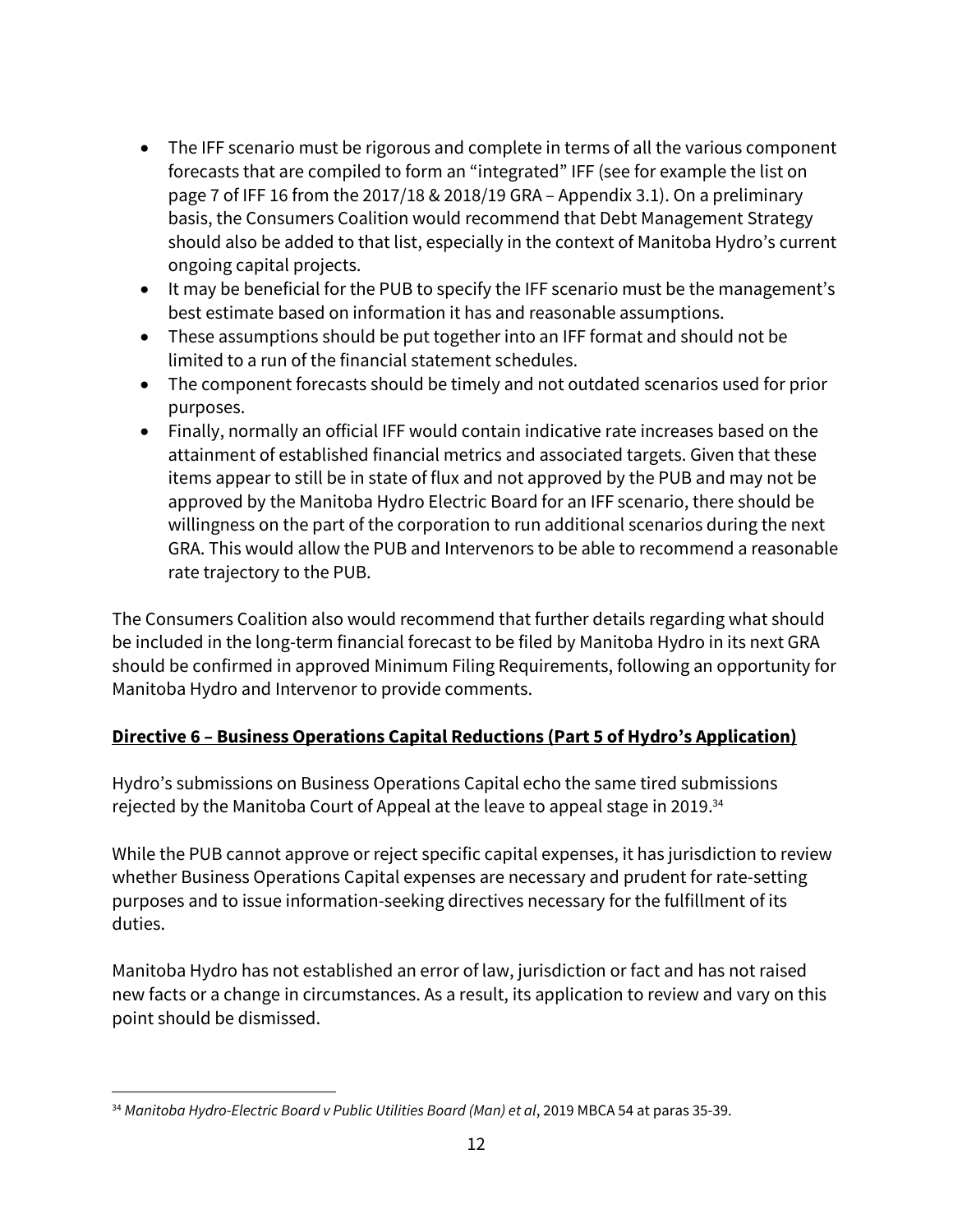### *Jurisdiction*

It is recognized by Manitoba Hydro, the PUB and Intervenors that the Board cannot order Hydro to spend or not spend on specific projects, and the PUB does not have jurisdiction to approve, reject or vary capital projects. However, the PUB's jurisdiction to review whether Hydro's expenses are necessary and prudent is clear and settled law, as these expenses have a direct impact on rates.<sup>35</sup>

The PUB has jurisdiction to issue information-seeking directives to assist it in fulfilling its responsibility, as recently confirmed by the Manitoba Court of Appeal in 2019 at the leave to appeal stage:

[35] In reply, the PUB argues that Directive 14 does not mean and is not meant for it to infringe on the management functions of Hydro. It takes the position that, in order for it to fix just and reasonable rates, which is clearly part of its mandate, it has to be in a position to understand Hydro's capital expenditures. The PUB acknowledges that it does not have the authority to approve or disapprove of Hydro's capital projects, but maintains that, as capital project expenditures form part of Hydro's revenue requirements, which it seeks to recover from ratepayers, the revenue requirements have to become a focus of its inquiry.

[36] In addition, the PUB points to the fact that, despite orders dating back to 2008, Hydro has not yet fully complied in providing asset condition information. The PUB argues that, if it is unable to direct an independent study, and if Hydro does not file a comprehensive study, then it is unable to adequately assess the extent to which rates should recover business operations capital expenditures.

[37] Consumers' takes the position that there is no arguable basis on which Hydro can challenge this directive. It argues that, although Hydro advances its challenge on the basis of its authority to make capital expenditure decisions, the effect of that challenge is to question the PUB's ability in the context of its ratemaking role to investigate whether proposed capital asset management expenditures are prudent and reasonable and that is clearly within the PUB's mandate.

[…]

[39] I accept the arguments put forth by the PUB and Consumers'. **This directive is not an intrusion into the mannerin which Hydro conducts its**

<sup>35</sup> See PUB Order 5/12, p 27.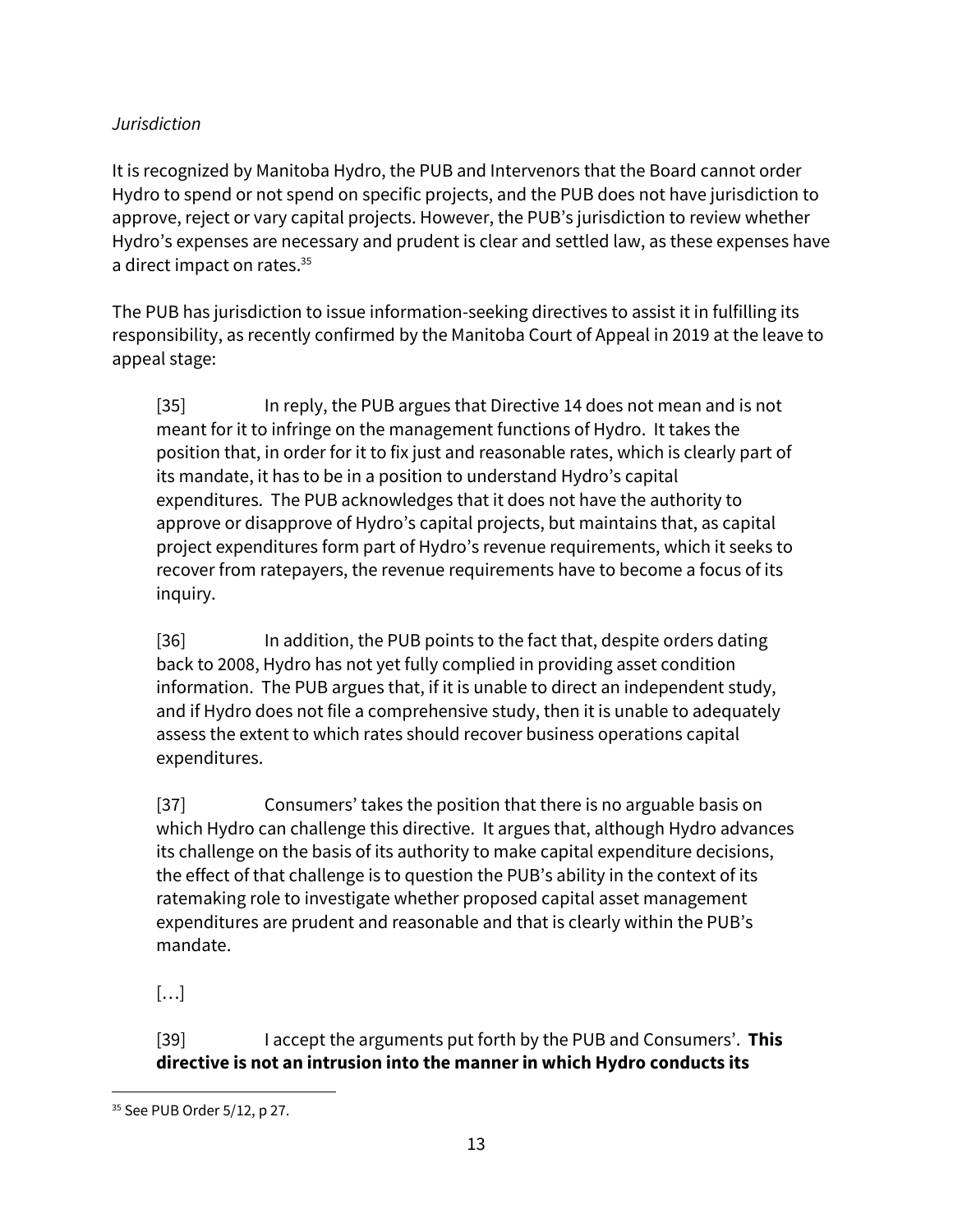**affairs. It is an information-seeking directive to help the PUB discharge its mandate and, in my view, the PUB is well within its legislative mandate to do so.** Considering that the PUB is interpreting its home statute and considered on a standard of reasonableness, I have not been convinced that Hydro has an arguable case with a reasonable prospect of success. (emphasis added) $36$ 

In PUB Order 9/22, Directive 6 is clearly an information-seeking directive intended to help it discharge its mandate in the next General Rate Application, given consistent findings for years that Manitoba Hydro's expenses relating to Business Operations Capital are not necessary and prudent for rate-setting purposes.

Since at least 2015, and consistently since that time, the PUB has signalled to Manitoba Hydro that it has not adequately evaluated the long-term pacing and prioritization requirements for Business Operations Capital spending.<sup>37</sup>

In 2018, following a comprehensive review of Manitoba Hydro's Capital Expenditure Forecast and asset management practices, the PUB found that there should be deferrals/reductions to Business Operations Capital for rate-setting purposes. <sup>38</sup> It issued recommendations to signal that Business Operations Capital could be reduced<sup>39</sup> and issued a directive to retain a consultant on asset management to further the prioritization of Business Operations Capital at the next GRA.<sup>40</sup>

In the 2021/22 interim rate application filed by Manitoba Hydro, the levels of Business Operations Capital are the same or higher than in the 2017/18 & 2018/19 GRA. As a result, and given prior PUB findings on this issue, there is clear consistency in the regulatory signaling of the PUB findings between Orders 59/18 and 9/22.

Directive 6 of Order 9/22 expressly references information required "at the 2022/23 General Rate Application." The PUB is not directing Hydro to spend or not to spend on particular projects, which would not be within its jurisdiction.

Rather, the PUB is seeking information regarding the prudence and reasonableness of Business Operations Capital expenditures for the purposes of better assessing the expenses to be included in the revenue requirement for the purposes of rate setting. As the PUB has signaled, the level and prioritization of the expenditures are especially important in the context of major capital expansion and a drought due to the rate pressures faced by consumers.

<sup>36</sup> *Manitoba Hydro-Electric Board v Public Utilities Board (Man) et al*, 2019 MBCA 54 at paras 35-39. <sup>37</sup> PUB Order 59/18, p 110.

<sup>38</sup> PUB Order 59/18, pages 110-113, Section 6.3.

<sup>&</sup>lt;sup>39</sup> PUB Order 59/18, p 264, Recommendations #1 and #2 in Section 24.0.

<sup>40</sup> PUB Order 59/18, p 268, Directive #14 in Section 25.0.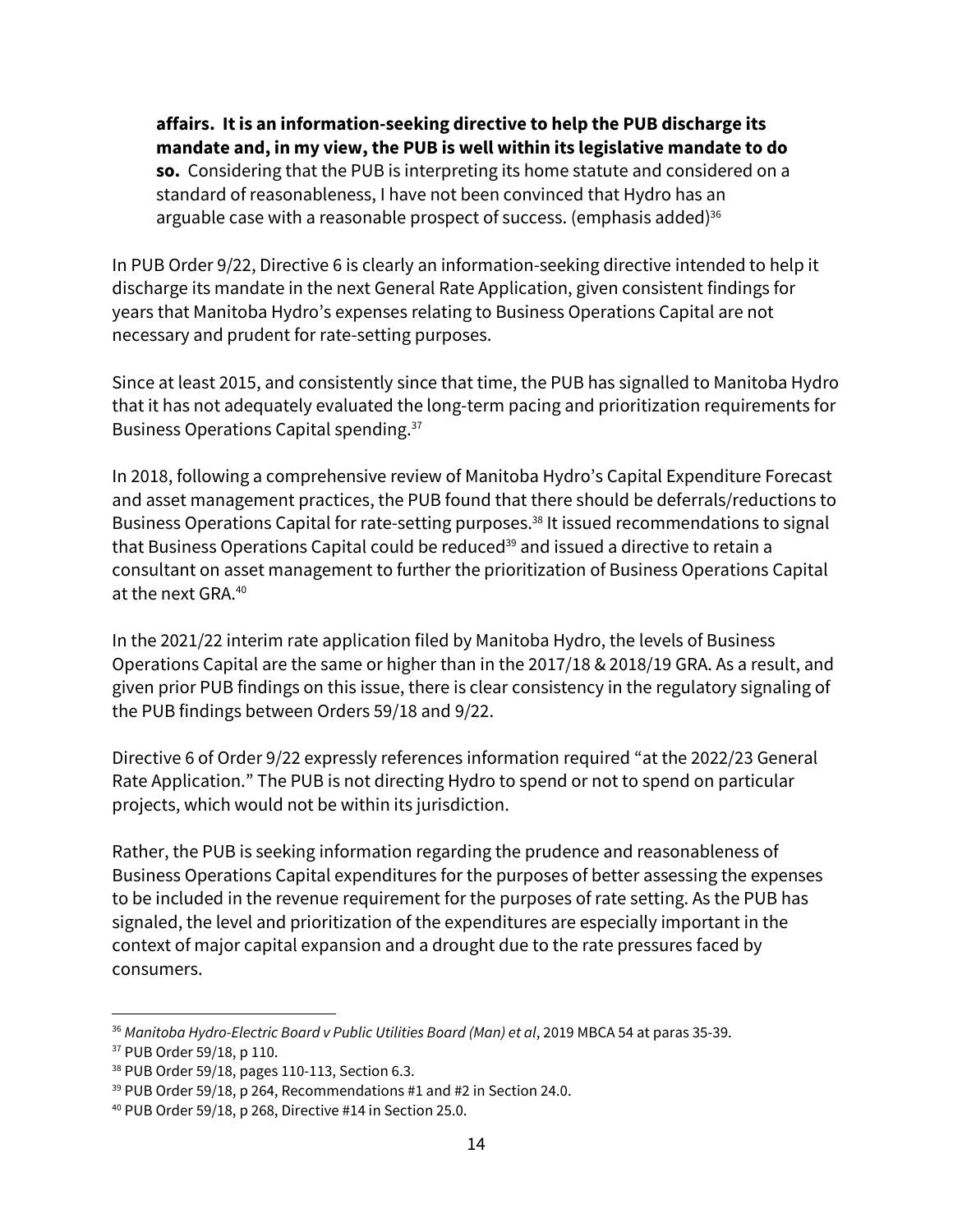#### *Reasons*

Manitoba Hydro failed to recognize and act on PUB regulatory guidance from Orders 59/18 and 69/19. It attempts to treat Order 9/22 in isolation from the prior decisions.

Regulatory decisions are cumulative. The next proceeding builds on the last one. The kinds of questions and clarifications that Manitoba Hydro seeks in its application to review and vary are in large part found in these two prior decisions, Order 59/18 being based on a comprehensive GRA and Order 69/19 being based on more information and process than Order 9/22. Order 9/22 must be read in the context of Orders 59/18 and 69/19 and represents consistent regulatory signalling from Hydro's independent regulator that the corporation's Business Operations Capital are not necessary or prudent.

#### *Recommendation*

If Hydro is unable to demonstrate during the 2022-23 GRA that its Business Operations Capital expenditures are prudent, reasonable and appropriately prioritized, it remains open to the PUB to reduce the revenue requirement for Hydro based on the evidence before it at that time.

Manitoba Hydro's proposal that it be directed to "provide a narrative explanation of its processes for assessing and optimizing business operations capital expenditures" and a "comparison between the Business Operations Capital expenditures (actual and forecasted) to the Business Operations Capital expenditures included in the 2021/22 Interim Rate Application" should not be accepted as it would change the fundamental nature of the PUB directive.

The PUB has already found since at least 2015 that these expenses could better be prioritized. Given consistent evidence and findings on this issue, it would not be appropriate to change the directive from targeting ongoing concerns over higher than necessary levels of expenditures for rate-setting purposes to simple administrative details of filing of information.

Manitoba Hydro has not raised new facts or established an error in law. The Consumers Coalition recommends that Manitoba Hydro's application to review and vary Directive 6 be dismissed.

### **Directive 7 – Operating and Administrative Expense ("O&A") Reductions (Part 6 of Hydro's application)**

While the PUB cannot approve or reject specific expenses, it has jurisdiction to review whether O&A expenses are necessary and prudent for rate-setting purposes and to issue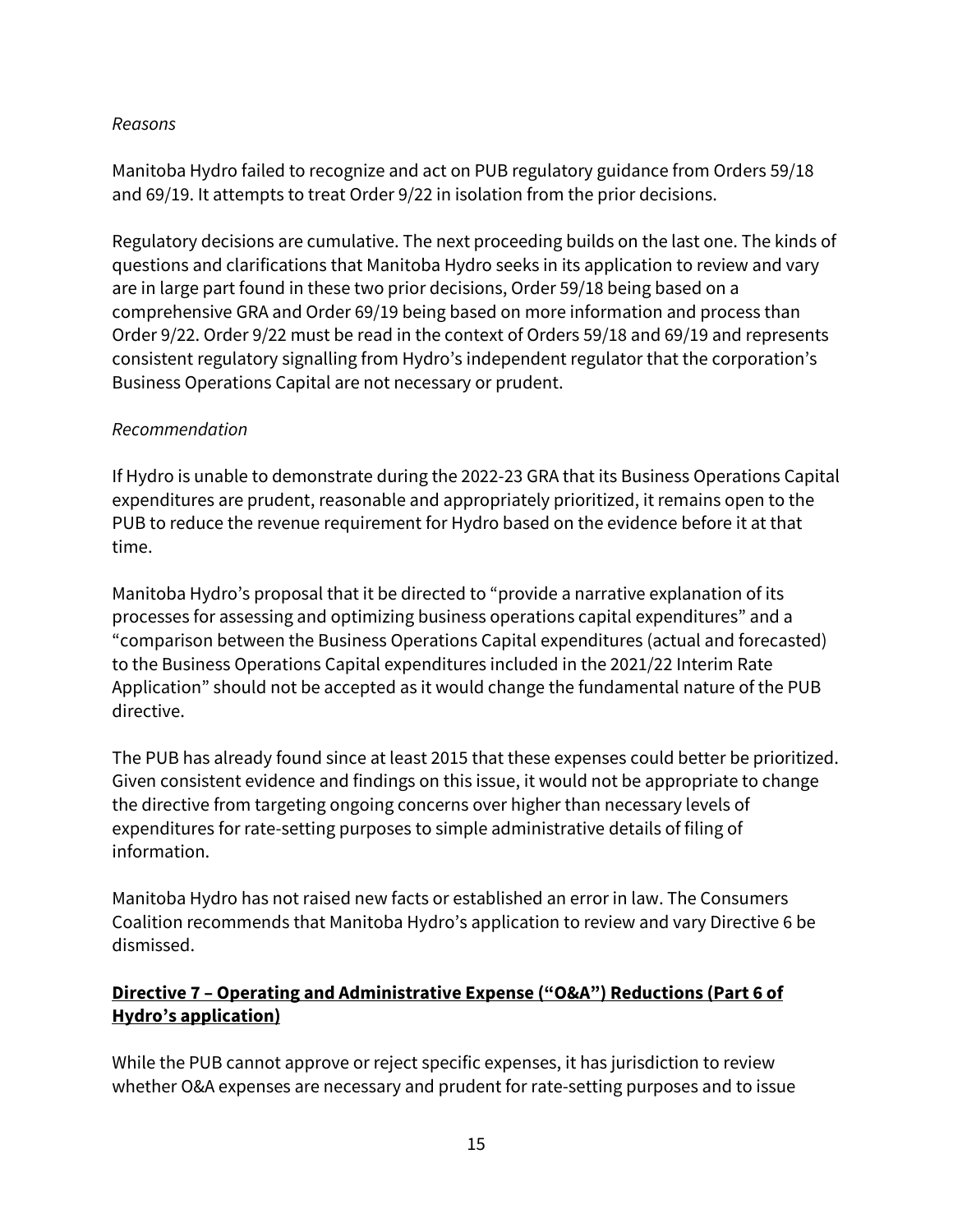information-seeking directives to fulfill its responsibilities. The Consumers Coalition's position regarding O&A expenses is similar to its position on Business Operations Capital.

### *Jurisdiction*

While the PUB does not have jurisdiction to approve or reject specific expenses, it has jurisdiction to assess whether O&A expenses are necessary and prudent for rate-setting purposes and to issue information-seeking directives to that effect. The 2019 Manitoba Court of Appeal findings with respect to Business Operations Capital also apply to an informationseeking directive relating to O&A expenditures.

### *Reasons*

The PUB has made numerous findings in the past relating to O&A. Order 9/22 is a continuation of those findings and cannot be read in isolation as there is consistency in the PUB's regulatory signalling.

Specifically, in 2018 the PUB found that Manitoba Hydro can further reduce O&A for ratesetting purposes.<sup>41</sup> It issued a recommendation that O&A can be further reduced after the Voluntary Departure Program, <sup>42</sup> as well as directives to file detailed O&A information at the next GRA.<sup>43</sup>

In 2019, the PUB once again found that Hydro's O&A was not acceptable for rate-setting purposes. <sup>44</sup> It issued a directive to file O&A details at the next GRA.<sup>45</sup>

Manitoba Hydro appears to have ignored this regulatory signaling from its independent regulator. Its O&A has seen a significant increase since those two decisions – over 16.2% or \$83 million in the last 3 years alone. Once again, there is clear consistency in the regulatory signaling of the PUB on O&A in Orders 59/18, 69/19 and 9/22, which must be read together.

# *Recommendation*

Similar to Business Operations Capital, if Hydro chooses not to demonstrate savings in O&A, it would still be open to the PUB to reduce the revenue requirement for Hydro to reflect its assessment of necessary and prudent O&A expenses based on the evidence before it and given consistent prior findings that O&A could be further reduced.

<sup>41</sup> PUB Order 59/18, pages 141 to 142, Section 10.3.

<sup>42</sup> PUB Order 59/18, page 264, Recommendation #4 on O&A in section 24.0.

<sup>43</sup> PUB Order 29/18, pages 267-268, Directives 12 and 13 in section 25.0.

<sup>44</sup> PUB Order 69/19, pages 23-24, Section 4.0.

<sup>45</sup> PUB Order 69/129, page 47, Directive #8.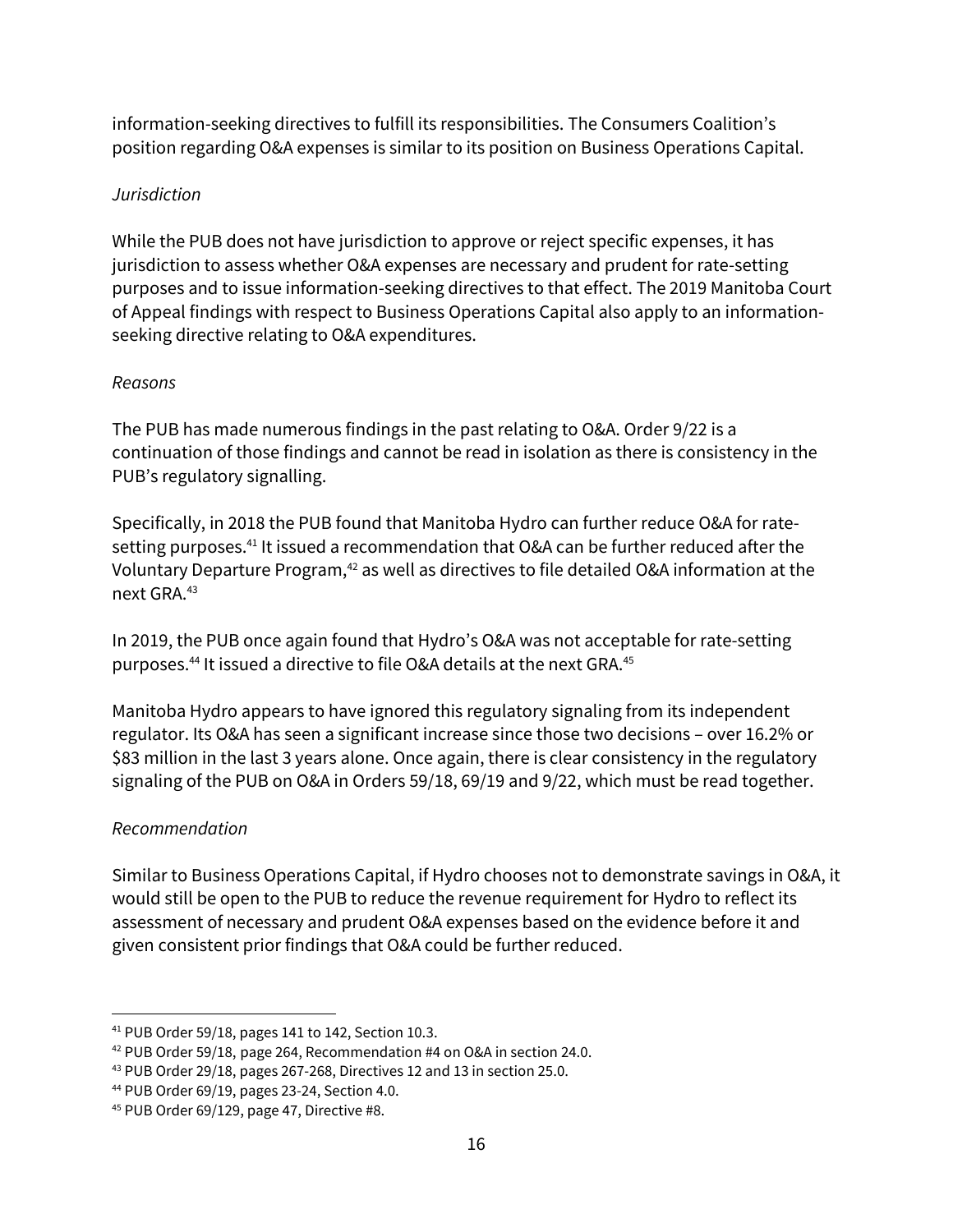Manitoba Hydro's proposed alternative that it be directed to file "a narrative explanation of its processes for assessing and optimizing operating and administrative expenditures" and "a comparison between the O&A expenditures (actual 9 and forecasted) to the O&A expenditures included in the 2021/22 Interim Rate Application" would not be appropriate because it would change the fundamental nature of the PUB's directive on this issue.

Given the years of consistent findings by the PUB, it would not be appropriate to change the directive from targeting ongoing concerns over higher than necessary levels of expenditures for rate-setting purposes to simple administrative details of filing of information.

As Manitoba Hydro has not raised new facts or established an error in law, the Consumers Coalition recommends that Manitoba Hydro's application to review and vary Directive 7 be dismissed.

# **Findings related to Long Term Precipitation Forecasting Capability (Part 7 of Hydro's application)**

The findings of the PUB on page 87 of Order 9/22 are grounded in the evidence available in this and prior proceedings. Manitoba Hydro has not raised new facts or established errors in law. Its application to review and vary the findings on Long Term Precipitation Forecasting Capability should therefore be dismissed.

While there do not appear to be any errors of fact or law in the PUB's findings relating to Long Term Precipitation Forecasting Capability, the Board could, on its own initiative under Rule 36(1), decide to provide clarification regarding the intended outcome of its findings on page 87 of Order 9/22.

Specifically, the PUB could clarify whether the finding that "additional expert evidence at the 2022/23 General Rate Application that examines the 2021/22 interim rates is required to determine what, if any, additional drought forecasting options may exist to mitigate Manitoba Hydro's drought risk" was intended to be a directive.

If it was intended to be a directive, the PUB could choose to provide clarification regarding the specific objectives and deliverables for such a consultant engagement. The PUB could clarify whether it intends to retain its own consultant in accordance with sections 19 or 21 of *The PUB Act* or whether the PUB expects Manitoba Hydro to retain a consultant to provide evidence on the objectives and deliverables at the next General Rate Application. 46

<sup>46</sup> Such clarification would also be consistent with Manitoba Hydro's alternative proposed remedy.